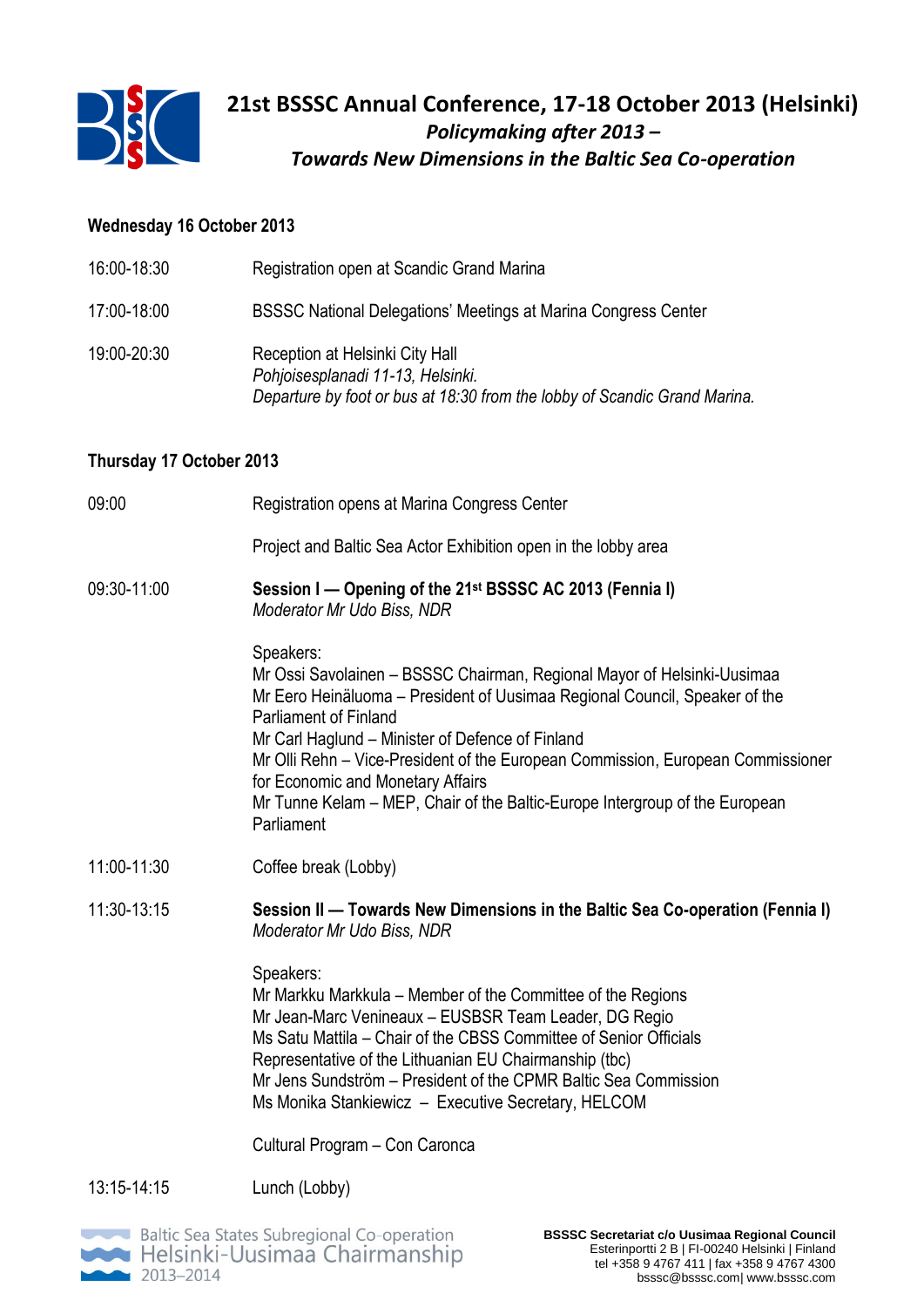

# **21st BSSSC Annual Conference, 17-18 October 2013 (Helsinki)** *Policymaking after 2013 – Towards New Dimensions in the Baltic Sea Co-operation*

14:15-16:15 **Session III — Policy Sectors after 2013**

### **Session III a) Project Café: Maritime Clusters in the Central Baltic Region (Nordia)**

*Organizer: Central Baltic Interreg IVA Programme*

The Central Baltic INTERREG IV A Programme 2007-2013 has financed projects that provide a better understanding of the current and future state of the maritime clusters including the challenges of the major ports of the Central Baltic region.

In the project café – SMARTCOMP and PENTA – will present their main findings from the project work in 2011-2013. In view of the new Central Baltic programme 2014- 2020 the café will also include an interactive session in which ideas for future project activities in the maritime sector will be elaborated on.

### **Session III b) Energy and Climate: Energy Efficiency, Renewable Energy and Business Opportunities (Nautica)**

*Host and organizer: BSSSC Secretariat in co-operation with the CPMR BSC Secretariat Moderator: Mr Jens Sundström* – *President of the CPMR Baltic Sea Commission*

Speakers:

Dr Kari Larjava – Executive Vice President, VTT Technical Research Centre of Finland

Dr Juha Vanhanen – Managing Director, Gaia Group

Mr Jerker Johnson – Development Planner, International Co-ordinator, Regional Council of Ostrobothnia

Commentary speech: Mr Olli Pekka Hatanpää – Planning Manager, Helsinki-Uusimaa

### **c) Northern and Arctic Dimension (Baltica)**

*Organiser: Eastern Norway County Network, NO Chair: Mr Roger Ryberg, Eastern Norway County Network - BSSSC Rapporteur on Northern and Arctic dimension Moderator: Ms Ann Irene Saeternes, Eastern Norway County Network* 

Welcome and introductory speech – Mr Roger Ryberg

Mr Simo Pekka Parviainen – Finnish Ministry for Foreign Affairs and member of the ND Steering Group: "Northern Dimension – status and future perspectives" (tbc) Mr Jan Edöy – Councillor at the Norwegian Mission to the EU in Brussels: "The Arctic Dimension as a new driver in international regional cooperation" Mr Igor Kapyrin – Russian Ministry of Foreign Affairs: "Russia and important partner within the Northern and Arctic Dimension and in Baltic Sea Region Cooperation" (tbc) Ms Satu Vehreävesa – Regional Council of Pohjois-Savo and member of the BSSSC Board: "Strengthening north-south sub-regional cooperation in the Baltic Sea Region"

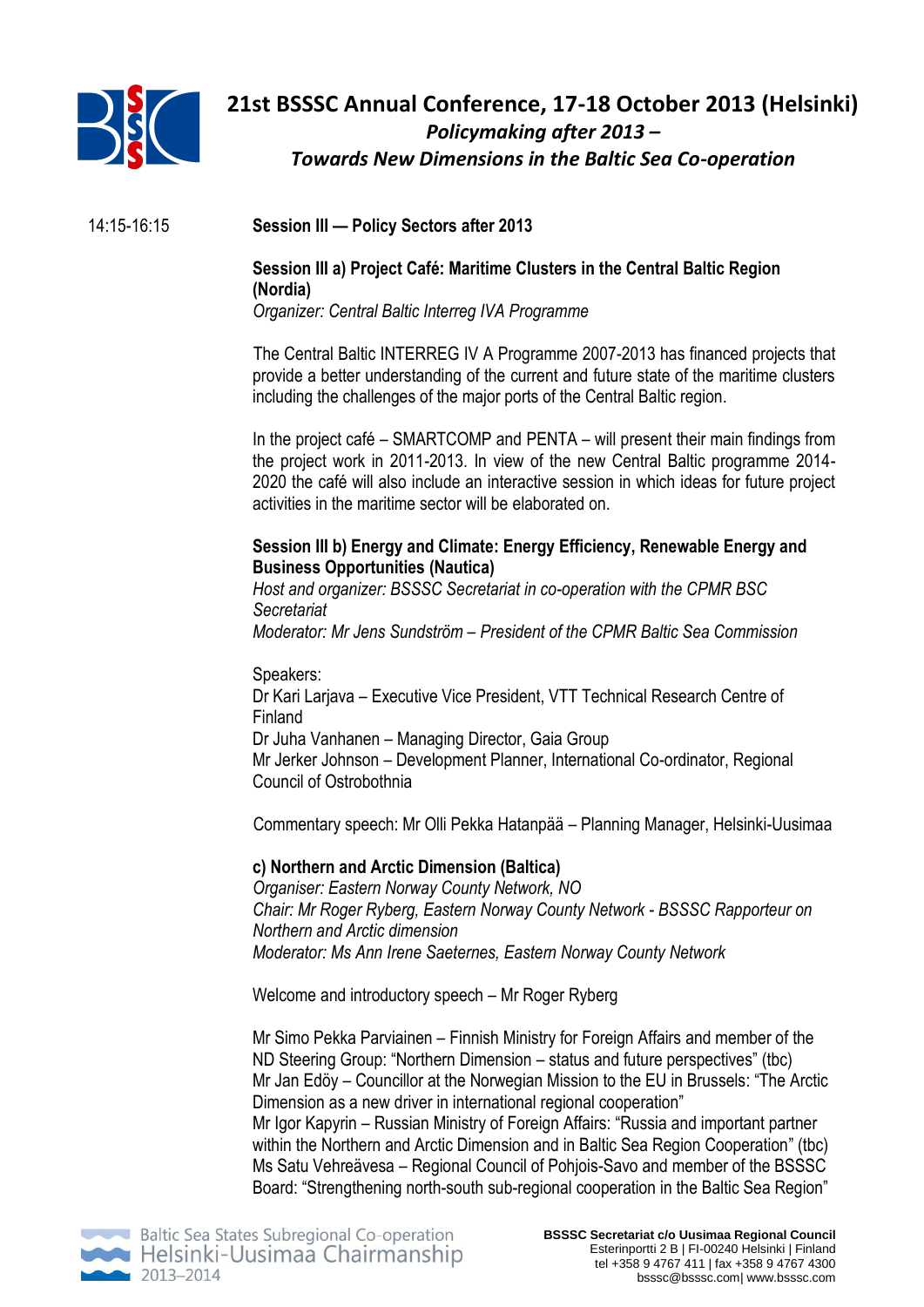

# **21st BSSSC Annual Conference, 17-18 October 2013 (Helsinki)** *Policymaking after 2013 – Towards New Dimensions in the Baltic Sea Co-operation*

Discussion – input to the BSSSC work on N & A dimension toward 2020

|             | Session III d) Excursion to the Port of Helsinki<br>Host: Ms Eeva Hietanen - Communications Manager, Port of Helsinki<br>Organizer: Helsinki-Uusimaa, FI<br>Departure by bus at 14:15 in front of Marina Congress Center.                                                                                                                                                                                                                                                     |
|-------------|-------------------------------------------------------------------------------------------------------------------------------------------------------------------------------------------------------------------------------------------------------------------------------------------------------------------------------------------------------------------------------------------------------------------------------------------------------------------------------|
| 16:15-16:45 | Coffee break (Lobby)                                                                                                                                                                                                                                                                                                                                                                                                                                                          |
| 16:45-17:30 | Session IV — Culture as a New Priority of the EUSBSR — Challenges and<br>Chances (Fennia I)<br>Organizer: Schleswig-Holstein, DE<br>Moderator Mr Udo Biss, NDR                                                                                                                                                                                                                                                                                                                |
|             | Speakers:<br>Mr Stefan Musiolik – Ministry of Justice, Cultural and European Affairs of Schleswig-<br>Holstein (BSSSC Board / Coordinator EUSBSR Priority Area Culture)<br>Ms Anna Ceynowa – Polish Ministry of Culture and National Heritage (Coordinator<br><b>EUSBSR Priority Area Culture)</b><br>Dr Iris Kempe - CBSS Secretariat<br>Ms Marianne Lehtimäki, Monitoring Group on Cultural Heritage in the Baltic Sea<br><b>States</b><br>Mr Marcus Hagemann - ARS BALTICA |
| 19:30-22:30 | Dinner and 20 <sup>th</sup> Anniversary Festivities at Restaurant Sipuli<br>Kanavaranta 7, Helsinki.<br>Departure by foot at 19:15 from the lobby of Scandic Grand Marina.                                                                                                                                                                                                                                                                                                    |

### **Friday 18 October 2013**

| Moderator Mr Udo Biss, NDR                                                                                                                                                       |
|----------------------------------------------------------------------------------------------------------------------------------------------------------------------------------|
| Speakers:<br>Dr Markku Kivinen - Director, Aleksanteri Institute<br>Mr Alexander V. Prohorenko - Chair of St Petersburg Committee for Foreign                                    |
| Relations (tbc)<br>Mr Igor N. Kapyrin - Deputy Director, Ministry of Foreign Affairs of the Russian<br>Federation (tbc)<br>Mr Stefan Herms - Representative of the Turku Process |
|                                                                                                                                                                                  |

09:00-10:30 **Session V — Russia in the Baltic Sea Region (Fennia I)**

10:30-11:00 Coffee break (Lobby)